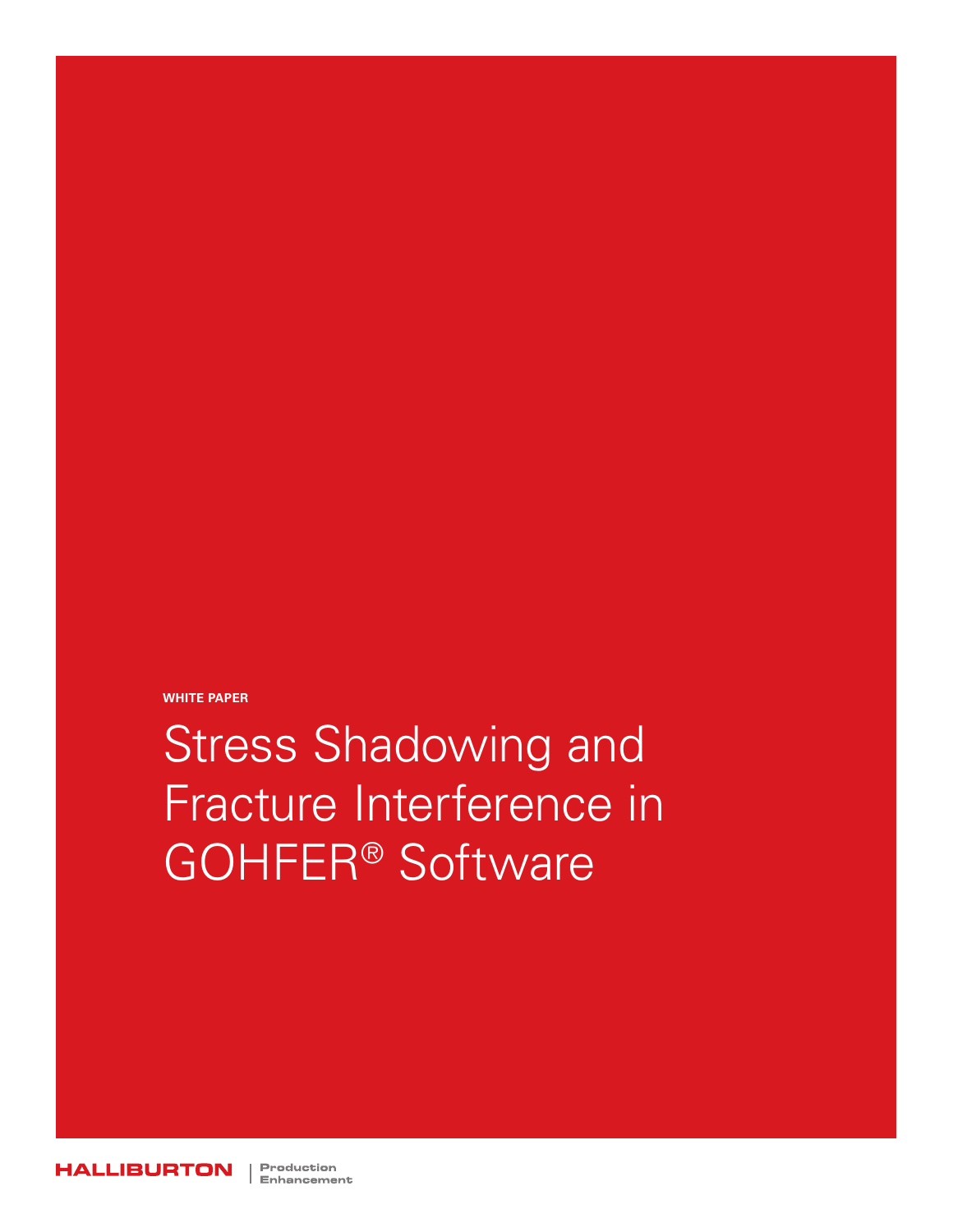# Stress Shadowing and Fracture Interference in GOHFER® Software

Author **R. D. Barree**

# **STRESS SHADOW OR INTERFERENCE**

During hydraulic fracture treatment operations of horizontal wells, one important consideration is the subsequent spacing of multiple transverse fractures. In general, conventional fracture simulators analyze only a single fracture in infinite rock volume, and factors such as the induced stress and strain field away from the fracture are not examined. These factors become significant, however, when multiple fractures are created, as conditions surrounding each individual fracture impact the growth, geometry, and treating pressure of all interacting fractures. This effect of fracture stress interference, known as "stress shadowing," occurs between fractures and between fracture treatment stages.



*Figure 1 > Illustration of "stress shadowing" for multiple fractures. The heavy line represents the horizontal wellbore, the vertical lines represent the hydraulic fractures, and the blue ellipses represent the stress-shadowed regions.*

Figure 1 shows the commonly accepted view of stress shadowing, or interference between adjacent fractures on a horizontal well. If vertical transverse fractures are initiated far apart, as they are on the left side of the wellbore, then the conventional assumption of a constant closure stress at some distance from the fracture may apply. However, if fractures are initiated closer together, as they are on the right side of the wellbore, then a plane of zero strain must develop between the parallel fractures. Rock can only be displaced on either side of the plane of symmetry, with no movement at the stagnation point. This reduces the amount of rock volume that can absorb the induced strain, and the interior fractures must sense the added stress from the outer fractures. Subsequently, the net pressure for the inside fractures is less than the outer fractures. The lower net pressure results in a smaller aperture and lowers the transmissibility, which causes less fluid to enter and slows the growth rate of the interior fractures. Eventually, these fractures will stop propagating and may be forced to at least partially close due to the increased external stress. All subsequent fractures at the end of the stage, regardless of the number of fractures, will behave as single fractures with no offset interference, as each fracture is surrounded by an effectively infinite rock mass at constant stress (at least on one side), which sets the minimum fracture extension pressure for the stage.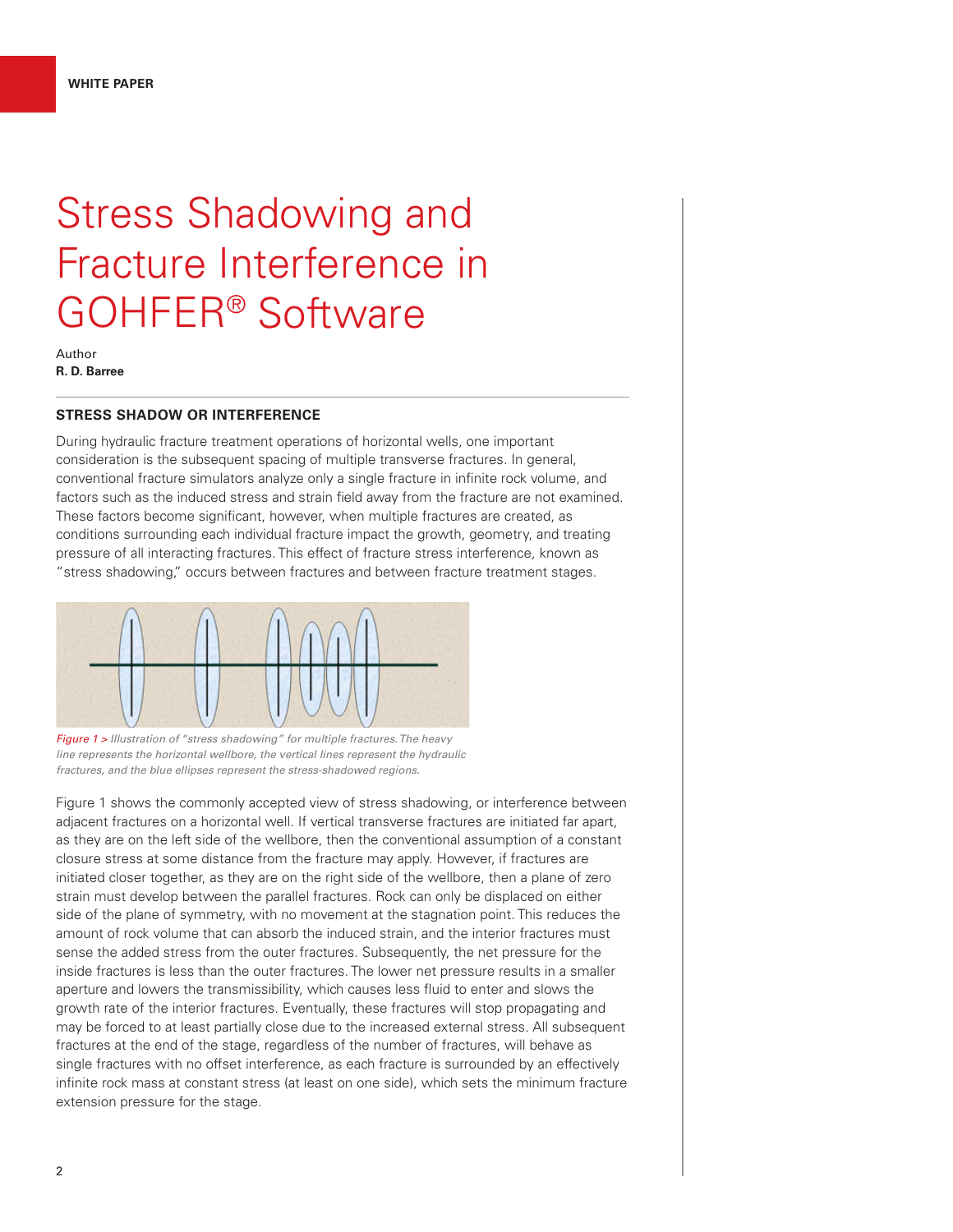Subsequent stages along the horizontal well are affected by prior stages. Toeward fractures of the next stage will be induced under larger stress and strain field conditions created by the previous stage and will be forced to propagate in a high-stress environment. Heelward fractures may be far enough from the previous stage that they could be induced under original closure stress and propagate at normal treating pressures, potentially taking most of the stage volume. Accurate modeling of the fracture stress shadow must account for both conditions of interference between fractures within a stage (simultaneous propagation) and from one stage to the next.

#### **LINEAR-ELASTIC THEORY**

The linear-elastic solution for the deformation and stress in an infinite half-space, acted upon by an imposed external load, was derived by J. Boussinesq (1885). This solution is used in GOHFER® software for the fracture width at each grid cell, using a curtailed surface integration of the locally applied net pressure. The accompanying solution for the stress distribution within the linear-elastic half-space, as a function of distance from the displaced surface, is shown in Figure 2.



*Figure 2 > Boussinesq (1885) solution for stress distribution in a linear-elastic half-space acted upon by an externally applied load.*

If the surface of the half-space is taken as the face of the propagating hydraulic fracture, and the applied load is the net pressure (fluid pressure minus closure stress) at each point on the fracture surface, the stress profile away from the surface of the fracture can be computed. Considering only the stress along the perpendicular bisector of the fracture surface (*z*), the stress in the half-space resulting from the applied load decreases with the inverse square of the distance from the surface, and is proportional to the applied net pressure. This is consistent with a progressive compaction of the medium as long as stress and strain are linearly proportional, the material is linear and elastic, and there are no shear planes or poroelastic effects. However, this deformation pattern will not occur if the medium is broken into discontinuous segments by shear or intrinsic flaws (e.g., bedding planes and joints) or subjected to undrained compaction where the local pore

pressure at the face of the fracture is increased by the imposed stress. All these deviations from the perfect linear-elastic solution are highly probable in unconventional reservoir stimulation.





What is net stress at each layer? What is pore pressure? Will the system re-equilibrate over time?

*Figure 3 > Concept of progressive (lower figure) versus uniform (upper figure) deformation for unconventional reservoir stimulation.*

Figure 3 illustrates two possible limits for elastic deformation, with different boundary conditions. Consider the rectangular surface of each column to be an element of the hydraulic fracture face, or a grid cell in the GOHFER model. The upper diagram represents a simple linear-elastic rectangular prism or rock column. This condition simulates a rock mass with frequent shear planes or weak bedding planes, or a rock mass with induced shear fractures resulting from the hydraulic fracturing process. If the outer surfaces of the rock prism are not bonded to the surrounding rock mass, the column is free to compress as an isolated element. If the material is a homogeneous elastic solid, a force applied to the end of the column causes a linear strain in proportion to the applied load and inverse to the modulus of elasticity. Under Hooke's law, the stress and strain are uniform throughout the column. In this case, the stress applied to the face of the column is transmitted through the column to the opposite end with essentially no loss. If the length of the column represents the distance between two adjacent fracture planes, then the stress interference between the fractures equals the net pressure applied to the face of each fracture. In any real system, some energy is lost due to friction along each shear surface; therefore, stress transmitted to the adjacent fracture planes is somewhat reduced. Since the fracture is hydraulically driven, any shear planes connected to the primary fracture are invaded by fluid, with a pressure nearly equal to the fracture extension pressure. This high internal fluid pressure reduces the net normal stress on each shear plane, thereby reducing the frictional losses to transmitted energy. In the extreme limit of this case, there is no decay to the stress field induced by a fracture, and stress shadowing is maximized.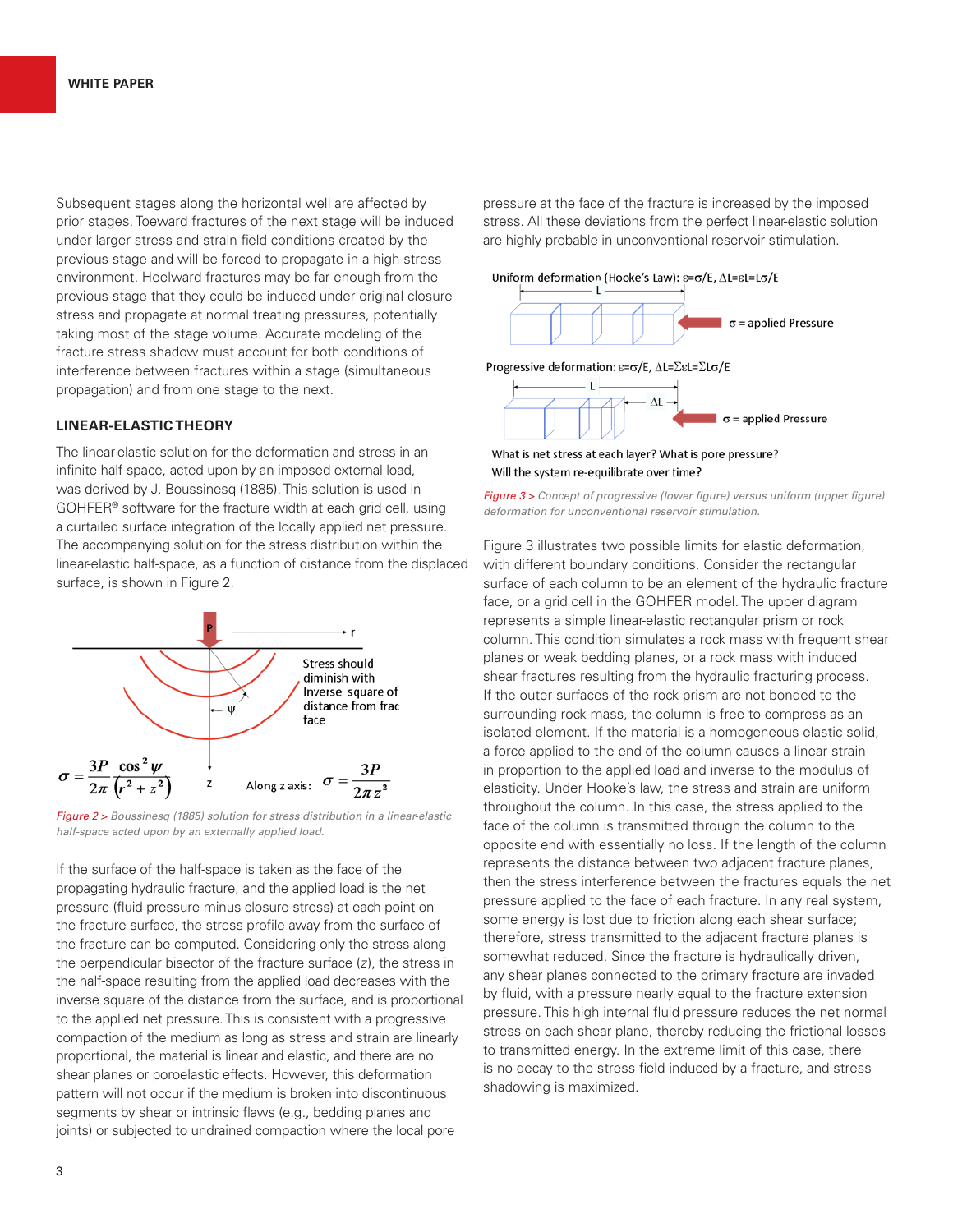If the element of rock is surrounded by other rock that is not uniformly loaded by the same net pressure, then the deformation may be concentrated near the surface acted on by the applied load, as predicted by the fully coupled linear-elastic Boussinesq solution. The displacement of the prism is resisted by the surrounding rock, which is assumed to be fully coupled to the element acted on by the applied load. As the element deforms, shear stresses are developed along each face of the prism that progressively reduce the displacement and accompanying strain with distance from the surface. In this case, the applied load is not transmitted through the column but dissipated into the surrounding rock mass. At some distance from the displaced fracture face, the imposed stress will no longer be sensed and there will be no stress interference.

The variation of stress and strain in the sample clearly depends on the boundary conditions assumed. Any model that assumes linear elastic rock behavior, with a coupled deformation solution (no shear), must predict a rapidly decaying stress field quadratic with distance from each fracture face. When dealing with porous media-containing pore fluids, the state of the fluid and possible change in pore pressure with deformation must also be taken into consideration. In the case of progressive deformation, or the linear-elastic assumption, most simulators ignore change in pore pressure within the deformed rock volume. For high-permeability formations (and slow deformation), this assumption is acceptable. For low-permeability formations (rapid deformation at the speed of a propagating hydraulic fracture), however, the assumption fails.

If the first element of the rock column (in the lower part of Figure 3) is subjected to the largest volumetric strain, as predicted by the coupled linear-elastic solution, then the pore volume of the element must change as much as the bulk volume, assuming effectively incompressible grains under hydrostatic loading. If the pore volume changes more rapidly than the fluid in the pore space can move, there will be a change in pore pressure. This porepressure change caused by an applied external load is described by Skempton's coefficient B, illustrated in Figure 4. In a perfectly undrained condition, where pore fluid cannot be displaced during compaction, the mass of the rock and pore fluid remains constant. The value of B is close to 1 for shale and clay materials. In permeable sands, the B value approaches 1 when net stress is low and for short times after a step change in confining stress. Therefore, the apparent value of B is dependent on time, rate of strain, permeability, and other parameters. The impact of these factors is much more significant in over-pressured, low-permeability shale reservoirs.



*Figure 4 > Definition of Skempton's coefficient B for undrained compaction.*

Consider the effect of Skempton's undrained compaction on the decay rate of the induced stress field around a fracture. If the pore pressure in the element nearest the fracture face increases in proportion to the applied net pressure, then the actual net pressure acting on the fracture face is reduced (theoretically to zero). If the increased pore pressure equals the applied fracture fluid pressure, then there will be no deformation of the rock volume at the fracture face. Instead, the applied net pressure will be transmitted to the next cell. In a perfectly undrained state, with incompressible pore fluid, the system would approach the Hooke's law uniform compaction state, where none of the elements can effectively deform and stress is transmitted to each subsequent cell without loss. In all realistic scenarios, however, there will be some degree of pore-fluid compressibility, permeability, time-dependent decay of pore pressure, and other factors that allow deformation near the fracture face, as well as decay in the transmitted stress with distance from the fracture face.

#### **IMPLEMENTATION IN GOHFER SOFTWARE**

To simulate the combination of the shear boundary conditions and poroelastic effects in GOHFER software, the exponent in the Boussinesq solution for stress as a function of distance from the fracture surface is a variable called the Transverse Stress Exponent (*t*). The upper limit of this parameter is 2 in order to conform to the ideal linear-elastic, fully coupled deformation solution. The lower limit is effectively 1, which generates very strong interference between adjacent fractures. In extreme cases of rock volume shear and undrained compaction, the stress decay rate may approach zero, though this has not been observed in field cases. Most available fiber-optic (DTS/DAS) and other diagnostic measurements of injection into multiple closely spaced fractures suggest that an exponent of 1.2 is most appropriate. This value is much lower than the theoretical case for perfect isotropic, homogeneous, linear-elastic material, which indicates how significantly real rocks deviate from the ideal theoretical behavior.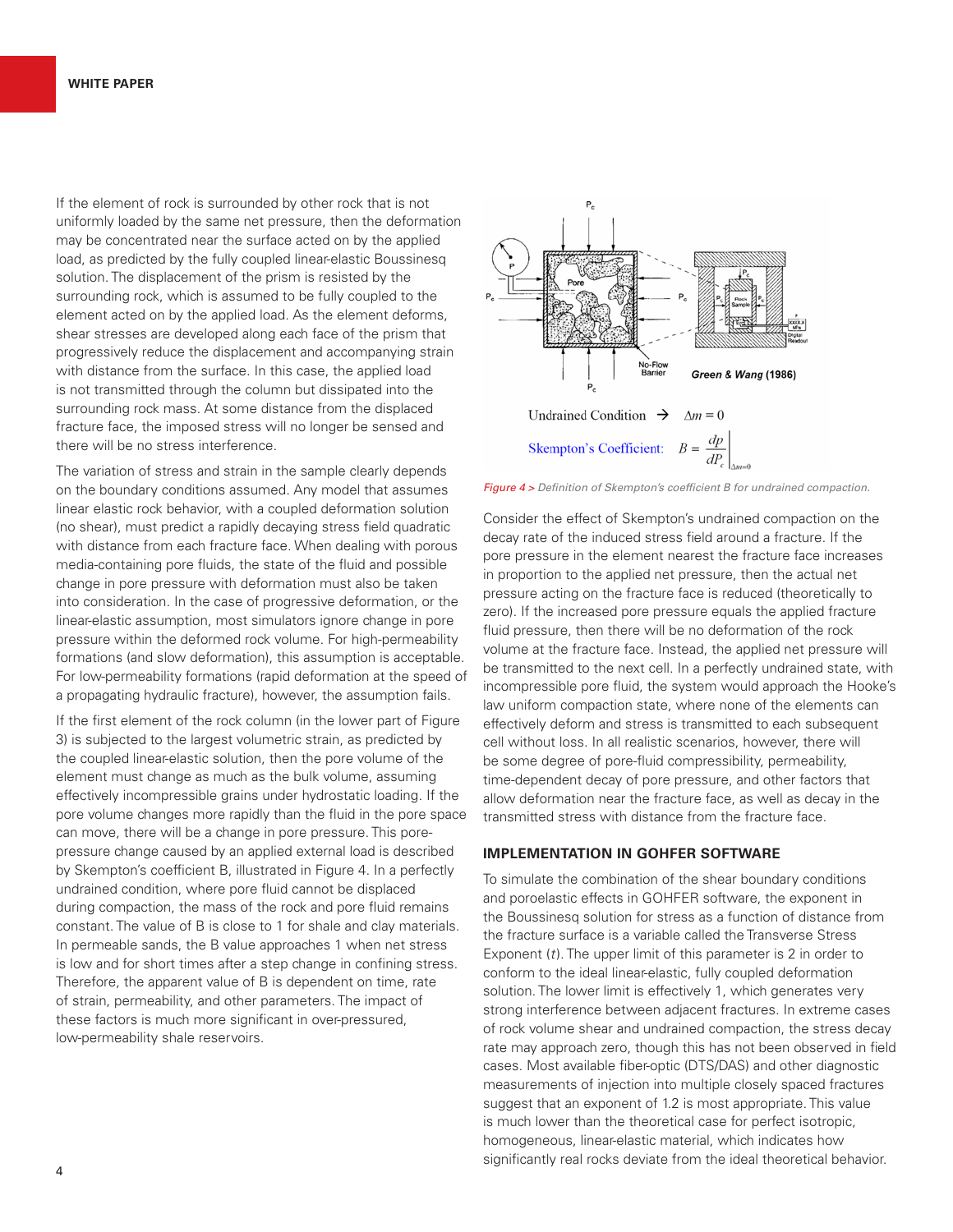One way to model the stress shadow between adjacent fracture planes is to consider the net pressure on the face of each fracture, as well as its decay with distance. Using the Boussinesq solution for a linear-elastic homogeneous and isotropic medium, the stress at any distance from a fracture face is given by by Eq. 1, where *P* is the net pressure acting on the fracture face, *Z* is the distance from the fracture face, and *t* is the variable transverse exponent.

$$
\sigma = \frac{3*144*P}{2\pi Z^t} \quad \text{Eq. 1}
$$

This form of the equation is satisfactory as long as the fracture is actively propagating, but does not adequately represent the stress shadow remaining after pumping has ceased. If a propped fracture width successfully develops during a fracture treatment, there will be residual strain in the rock mass generated by the deformed rock volume related to the propped fracture width. This generates a sustained stress field in the surrounding rock that can persist for a long time and may only dissipate through plastic creep of the rock. To adequately model the residual stress associated with permanent strain, Eq. 2 is used in GOHFER software to represent the stress surrounding the fracture.

$$
\sigma = \frac{wE}{12Z^t} \quad \text{for } t \ge 2
$$

In Eq. 2, *w* is the fracture width in inches, *E* is Young's modulus in psi, and *Z* and *t* are as previously defined. During pumping, there is a direct relationship between the net pressure, width, and modulus defined by the deformation solution. Using this relationship, the two methods yield nearly identical results while pumping, as shown in Figure 5. In this plot, the transverse exponent for the linear-elastic solution is 2. Note that, at a distance of 100 ft, the transmitted stress is less than 15 psi. Under these assumptions, there will be virtually no apparent interference between adjacent fractures unless they are very close together. However, this limiting solution is not very realistic for laminated, low-permeability rock masses that comprise most unconventional reservoirs.

This strain solution, based on residual fracture width, maintains the stress shadow after pumping and during production. During periods when the fracture is in the process of relaxation due to leakoff (i.e., fracture closure and in the time between stages), the strain solution provides an acceptable estimate of the stress shadow as long as the correct transverse exponent is used. This value will be affected by the degree of heterogeneity in the rock mass, pore pressure, pore-fluid compressibility, permeability, and rate of deformation (pump rate during the fracture treatment). Currently, there have been no field cases where a value greater than 1.5 appeared to apply.



- Stress Offset Net Pressure (psi) -  $\bullet$  - Stress Offset Width and Modulus (psi) *Figure 5 > Comparison of the stress shadow for Eq. 1 and Eq. 2 with* t *= 2.*

To demonstrate the impact of the transverse exponent, Figure 6 shows the computed stress shadow versus distance for a transverse exponent of 1.2, which matches available field observations. In this case, the transmitted stress to an adjacent fracture 100 ft away from the primary fracture is approximately 600 psi. This suggests that an interior fracture flanked by two dominant fractures will sense a closure stress that is 600 psi higher than the flanking fractures. Given that all fractures are connected to a common pressure source at the well, assuming all are propagated simultaneously in a single stage, the net pressure in the interior fracture is 600 psi less than the outer flanking fractures. This results in a substantially smaller fracture width, transmissibility, and lower injectivity from the well. The net result is that the interior fracture(s) will grow much more slowly and will eventually stop accepting fluid from the wellbore. Excess fluid is diverted to the fractures in the lower stress regime, either at the outer edge of the stage or at one end of the stage that is most remote from the previous stage's stress shadow.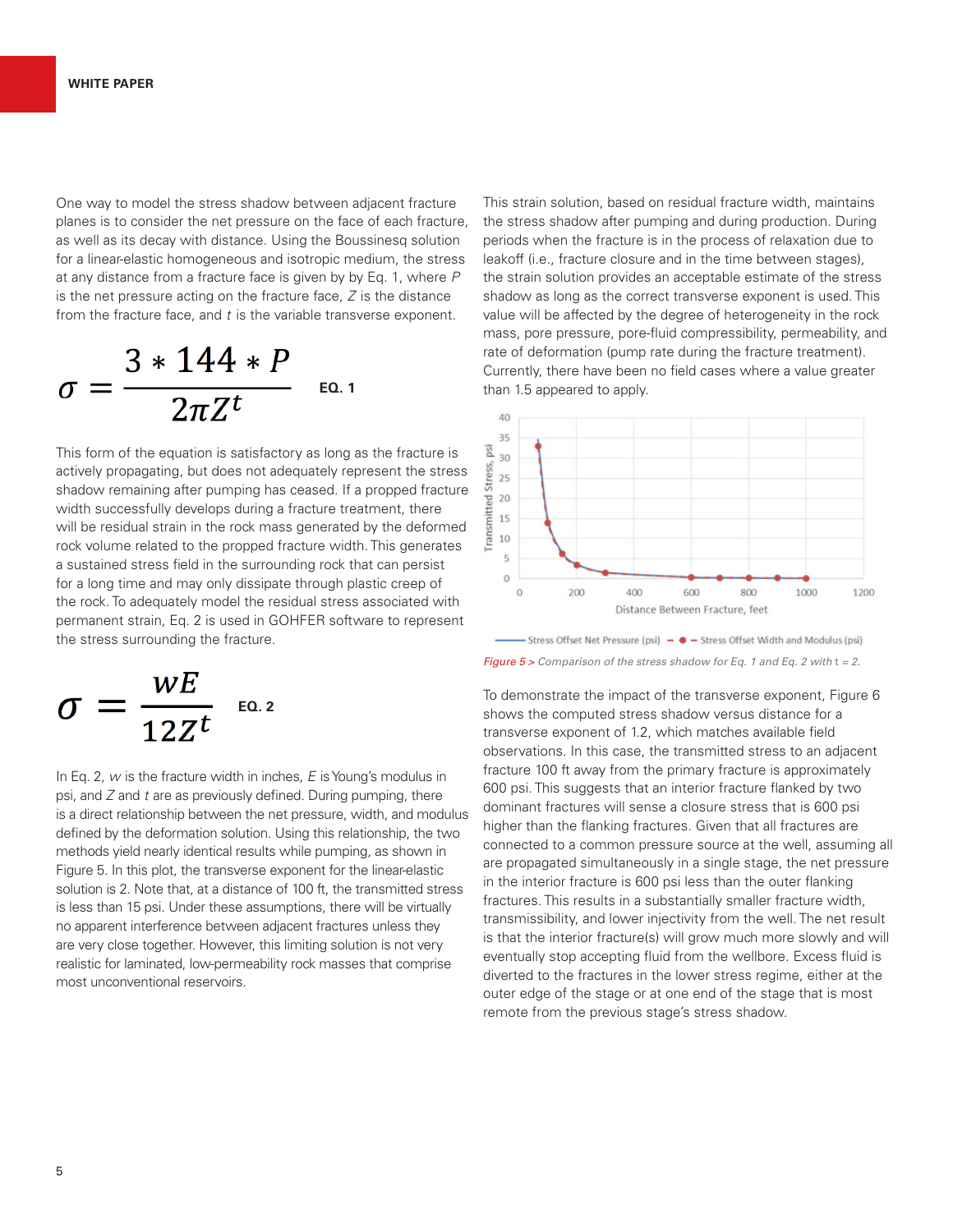

#### *Figure 6 > Comparison of the stress shadow for Eq. 1 and Eq. 2 with t = 1.2.*

GOHFER software is a grid-oriented simulator – each rectangular cell on the fracture surface is assigned different reservoir, mechanical, and stress properties. Subsequently, the stress shadow and net pressure are different at each cell. Figure 7 illustrates the GOHFER method for computingthe stress shadow propagated from each fracture cell to any number of offset fracture planes at various distances.



*Figure 7 > Illustration of the stress shadow from a single fracture face cell to offset planes.*

The blue box represents an active fracture cell (or node) with a width, net pressure, modulus, and other properties to describe the surrounding rock volume. The displacement at this point is projected, using Eq. 2, to compute the transmitted stress at each fracture plane in the stage as a function of its distance. It is assumed that the stress field will disperse to cover a larger area with increased distance. Stress shadows from adjacent nodes that overlap at offset fracture planes are superimposed, though the stresses are not additive. If an adjacent fracture plane contains one face exposed to an infinite rock volume (i.e., by being at the edge of the active or previous set of fractures), the fluid pressure in that fracture will always act against the original, undisturbed closure stress and deformation will not be restricted by any interference.

The same method is used for stage-to-stage stress shadow calculations. If a previous fracture stage has been modeled, the simulator finds the final fracture width at each cell of each fracture plane of the previous stage. The simulator then computes the residual stress shadow thrown by that stage on the current stage, along with any interference resulting from induced deformation during the current stage treatment. As illustrated in Figure 8, this can result in asymmetric fracture growth when the fractures are not orthogonal to the well, or when the geologic structure is not symmetric about the well axis. The stress shadow from some cells, shown by the red arrows, may not impinge on any offset fracture planes that do not overlap the affected stress/strain field. Some stress shadows will bypass one fracture plane but affect a further offset plane, as indicated by the double-headed blue arrow.



*Figure 8 > Illustration of stress shadow propagation for non-orthogonal and asymmetric fractures.*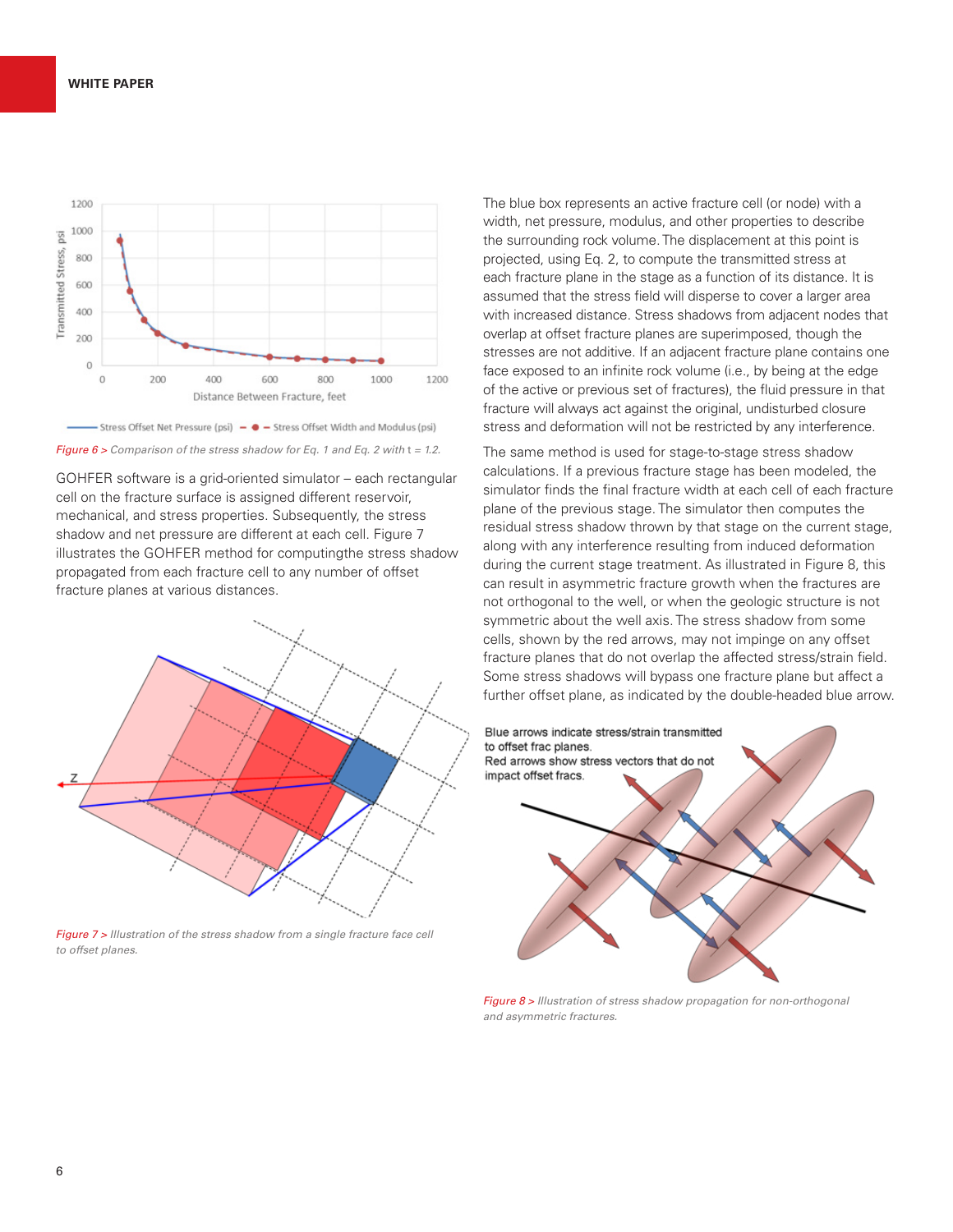Figure 9 displays an actual GOHFER output for the first and second stages on a horizontal well with perforation entry cluster spacing of 45 ft, and five clusters per stage with limited-entry perforating. The fractures are not orthogonal to the well, and the fracture direction is controlled by the prevailing stress field.



*Figure 9 > GOHFER output for non-orthogonal interfering fractures. Plan view looking down on the two stages (10 total clusters).*

#### **COMMON 'RULES OF THUMB'**

Many simulators use common rules of thumb based on closed-form analytical fracture geometry models and hidden assumptions. The most common models are illustrated in Figure 10. One common rule is that, if adjacent fractures are at least one fracture height distant, there will be no apparent stress interference. This rule applies to an assumed Perkins-Kern-Nordgren (PKN) fracture geometry. This model assumes that fractures are elliptical in cross-section, with the maximum width controlled by net pressure, modulus, and height of the fracture. Coupling this with the assumed quadratic stress dissipation function, and with the maximum strain controlled by fracture height, a distance of one fracture height effectively eliminates the stress shadow effect.



characteristic crack lengths and assume an infinite stress and zero displacement at the crack tips.

*Figure 10 > Common analytical fracture model solutions for PKN and KGD geometries.*

When the Khristianovich-Geertsma-DeKlerk (KGD) model geometry is assumed, which relates maximum width to the fracture length, the fractures must be at least a fracture length (or half-length) apart to avoid stress-shadowing effects. However, both models and their associated rules are not accurate or even applicable in complex geological settings where rock fabric and pore pressure may affect fracture growth and the resulting stress and strain fields. Furthermore, if any stress decay function other than quadratic form  $(t = 2)$  is applied, these rules cannot adequately describe the stress field.

## **DO FRACTURES CURVE?**

The final and most controversial part of modeling stress shadowing and interference relates to the concept of non-planar fractures, or curving fractures in a complex stress field. Some models predict that fractures will curve in plan view, based on the alteration of the stress field caused by stress shadowing. These models invariably assume a linear-elastic, fully coupled deformation solution in an isotropic medium. They also rely on the assumed elliptical shape of the hydraulic fracture given by the PKN and KGD type models. In this highly idealized view, it is possible to generate a curved stress field around the tip of a propagating fracture.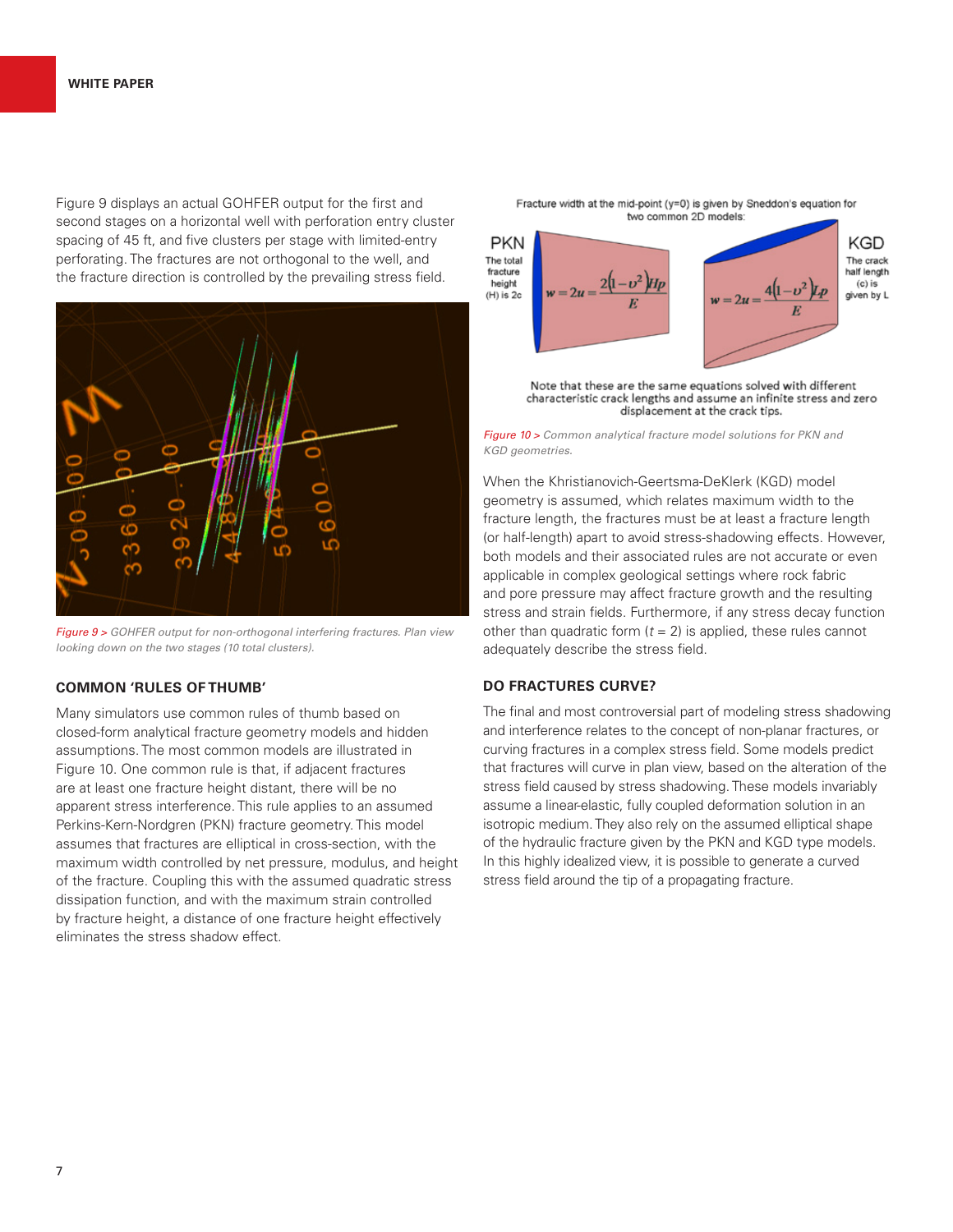

*Figure 11 > Illustration of curving fractures in an isotropic linear-elastic 2D model (Olson, 2008).*

An example of a curving fracture is provided in Figure 11, taken from ARMA 08-327 by J. E. Olson. The figure shows a map (i.e., plan) view of hydraulic fracture propagation patterns from seven simultaneously pressurized injection points for initial fracture spacing of 100 m (a), 50 m (b), and 25 m (c). All fractures are vertical and have the same height of 100 m. The velocity exponent for propagation was  $n = 1$ , and the remote horizontal stress was isotropic. As fracture spacing decreases, mechanical fracture interaction becomes stronger, as evidenced by the non-planar propagation paths of the interior fractures of the arrays.

In this model, the injection into all fractures is specified and not controlled by a common wellbore pressure, as it would be in reality. Consider, if all seven injection points were connected to the well and fed by a common pressure source, what would happen as the interior fractures begin to sense the imposed stress of the offset outer fractures? Rather than turning and growing into a high-stress area near the bounding fractures, the extension pressure required to drive these inside fractures would rise. This necessitates less fluid entry from the well, with more diversion of fluid to the outer fractures. Instead of turning and being forced into a high-stress field, the interior fractures would simply stop growing and would begin to collapse, as predicted in GOHFERsoftware.

In GOHFER software, the rock is assumed to contain frequent discontinuities, both parallel to bedding and in high-angle (near-vertical) planes. These may be existing joints, natural fractures, or induced shear planes associated with observed microseismic events, and all cause the deformation behavior to deviate from the classical analytical linear-elastic solution. Including variable and sometimes complex rock fabric as a control of fracture growth, rather than simply the idealized stress field, will eliminate the tendency for smoothly curving fractures.

In nature, fractures always follow the path of least resistance, whether controlled predominantly by stress or by weaknesses within the rock fabric. Models that ignore the actual rock fabric risk predicting unrealistic outcomes.

The question of fracture curving may be a function of the relative rate at which each fracture in the system propagates, as well as the spacing of those fractures. It is commonly accepted that, in the absence of existing fractures, a hydraulically driven fracture will open against the minimum stress in the 3D tensor. Given an initial horizontal stress anisotropy, the fractures will initially grow in the direction of the maximum horizontal stress. As stress interference from adjacent fractures increases, the minimum stress (orthogonal to the fracture face) increases. As long as this normal stress is less than the maximum stress, however, the fracture may continue to grow in the same direction. Curving the fracture requires a change in the direction of the far-field maximum stress, which can be executed in an isotropic elastic model, but may be more difficult in nature.

Most field evidence, including tracer and temperature observations of fractures intersecting offset horizontal wells in a pattern, show either fractures propagating in a straight line between wells (along the original maximum stress orientation) or fractures following geologic discontinuities or planes of weakness, such as fracture swarms or flexure zones. Although the fractures in GOHFER software are drawn as if they are planar, the numerical grid is mapped into the plane normal to the minimum stress in the tensor. The actual plane of the dominant fracture is not required to be flat, but can curve in space if the stress field appears to curve. Slurry-transport experiments in physical slots, conducted as part of the Stim-Lab rheology and transport consortium, have shown that non-planar fracture slots, or even discrete offsets and severe wall roughness, do not substantially affect the flow in the fracture or the pressure distribution along the fracture face.

Until compelling field data and observations become available to confirm that a stress field of sufficient curvature can be developed by interference to affect fracture geometry, GOHFER software will continue to display the fractures as if they are effectively planar. The decision to draw fractures as curving planes is a largely cosmetic addition based on user input of an assumed stress field or rock fabric. At this time, no such field evidence for strongly curving fracture planes, caused by interference of closely spaced hydraulically driven fractures, exists.

When there is sufficient stress shadowing and interference to reorient the stress field, the largest stress change occurs at the wellbore itself, where the aperture of the induced fractures and their net pressure is largest. There is also a massive tangential stress concentration around the borehole that favors longitudinal fracture initiation over transverse fractures. In cases of high stress shadow, if there is a tendency for the fracture direction to change,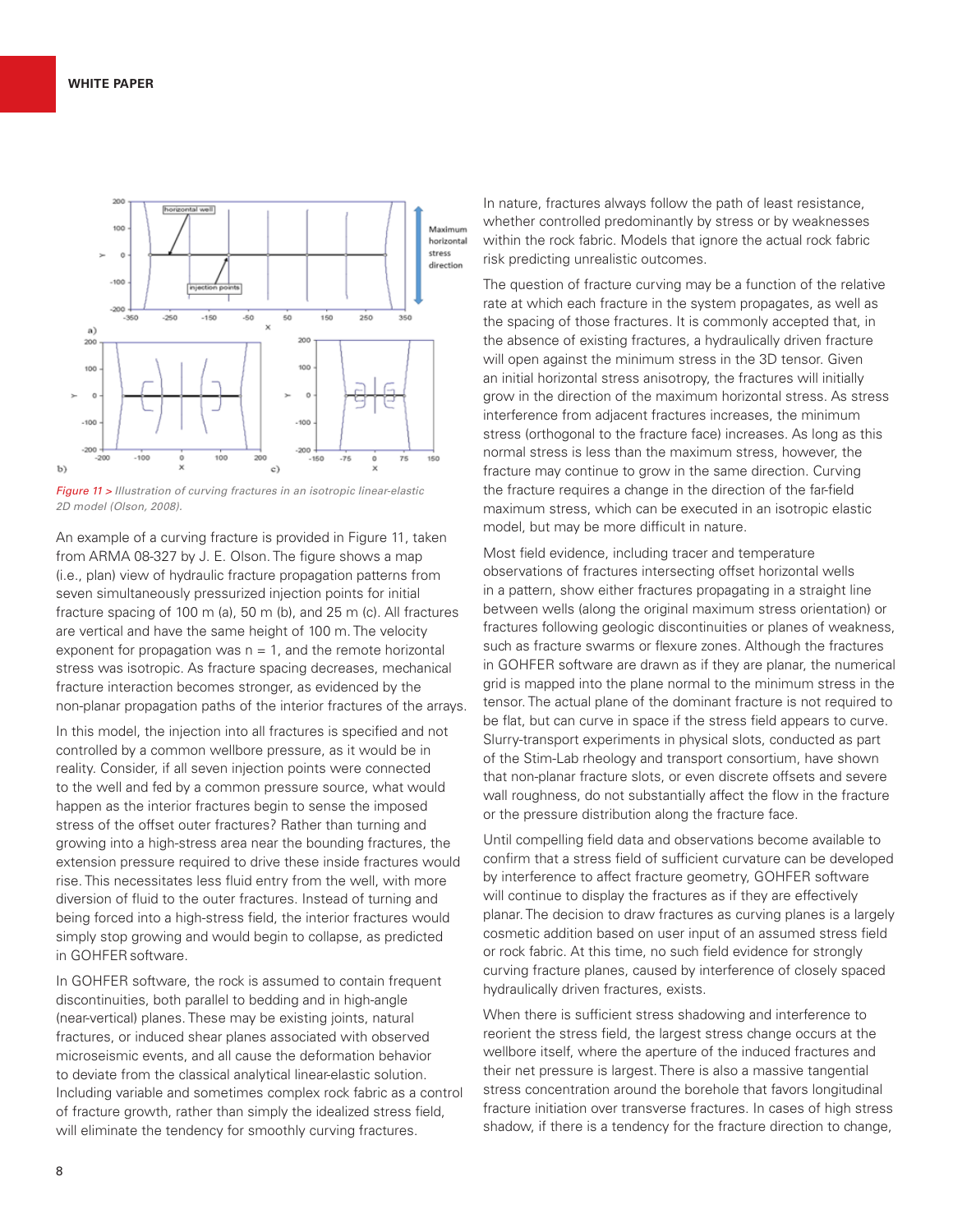it is almost certain that the fracture will reorient at the borehole itself, where the energy level is maximized, rather than in the far field where fluid pressure and stress concentration are much lower. The concept of longitudinal fractures, and their probable dominance in horizontal well stimulation, is further discussed in SPE 173356.

## **INDICATION OF STRESS SHADOW IN TREATING PRESSURES**

Another common misconception is that each successive stage in a horizontal well will show an increasing treating pressure, or instantaneous shut-in pressure (ISIP), if stress shadowing is occurring. Conversely, it is also believed that a constant treating pressure from stage to stage indicates that stress shadowing does not exist. Both interpretations are fundamentally false. Another common industry belief is that multiple interacting fractures drive up the net treating pressure for the entire stage. This idea persists despite having been disproven many times, as in the work by Germanovich presented at the North American Rock Mechanics Symposium in Seattle (2001).

Figure 12 shows the results of Germanovich's linear-elastic coupled finite-element flow and deformation model for five parallel fractures. The fractures are initialized at the same constant aperture, and the model simulates injection at a constant rate into all five parallel fractures. The final equilibrium fracture aperture distribution is shown. The outer fractures open, and the inner fractures are compressed to effectively zero width, as expected based on the previous discussion of stress shadowing. In the model, the rock is linearly elastic and homogeneous, and the fractures are assumed to follow the PKN geometry solution.





*Figure 12 > Stabilized fracture profiles for five parallel interacting fractures.*



*Figure 13 > Fracture length and treating pressures for 29 interacting parallel fractures.*

As shown in Figure 13, a similar model was run for 29 parallel interacting fractures. The solid red line represents the length of a created single fracture (left panel) and the predicted treating pressure for a PKN single planar fracture (right panel). The blue circles depict the longest fracture length for the 29 parallel fractures (left) and the model predicted treating pressure for the composite of 29 fractures (right). Note that the treating pressure is the same for single or all 29 fractures because the outer fractures respond to the original closure stress of the system, setting the lowest energy state for fracture propagation. The aperture of the fractures changes in response to the injection rate to balance the frictional pressure drop through the system. The length of the created fracture system is approximately half the length of a single fracture because only the two outer fractures of the 29 have significant volume.

In real wells, as long as any one perforation cluster or entry point from the well can encounter rock outside the previous stress-altered zone, that fracture will propagate at the original treating pressure. As long as this path of least resistance remains viable, fluid injected from the wellbore will follow the fracture at the expense of any fracture entry points in higher-stress environments. Similarly, the same treating pressure may be observed if there are one, three, five, or more fractures propagating simultaneously. The only difference in treating pressure noted at surface may be due to the number of open perforations or severity of near-well tortuosity. These parameters are not affected by stress shadowing or the number of fractures in the stage.